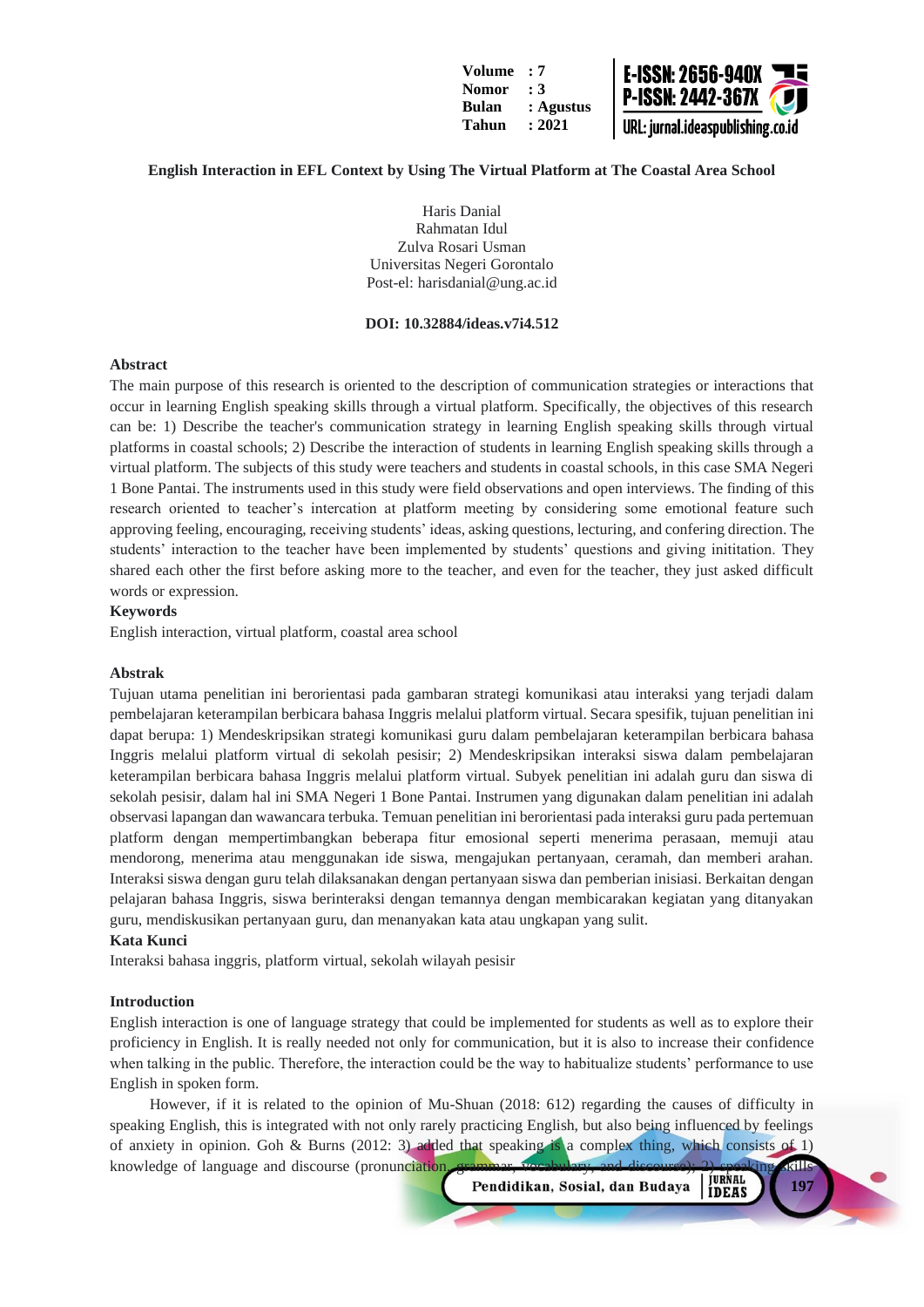

(desire, and decision making); and 3) communication strategy (paraphrasing, repetition, and approach). Thus, linguistic and communicative competence in interacting is factors that cause students' weak English speaking skills. Moreover, this pandemic sometimes becomes the herittance for students and teachers doing communication in English. It has been changeable to be different context in virtual that makes students unclear to talk with their friends.

Research related to classroom interaction is not the first research conducted by researchers, but this research has been conducted by several researchers with different contexts and concepts. Some relevant studies include research conducted by Smart & Marshall (2013) interaction correlation in terms of classroom discourse analysis, teacher questions, cognitive engagement of students in science secondary schools. The results of this study indicate that there is a correlation between students' cognitive engagement with several aspects of classroom discourse including: level of asking, complexity of questions, ecology of questions, rules of communication, and class interaction.

Furthermore, another study was also conducted by Pujiastuti (2013) which analyzed the conversation between teachers and students in English Young Learner (EYL). The results of this study found that there were several influences found including 1) the realization of verbal interactions, 2) the type of teacher talk, 3) the implications of the teacher's talk about student motivation, 4) student speech, and 5) the teacher's role in classroom interaction. From some of these findings, it can be shown that all teachers in the FIAC talk category were revealed to include giving directions, lecturing, asking questions, using students' ideas, praising, criticizing student behavior and accepting feelings. However giving directions and lectures were found to be the most frequently used categories of all. Meanwhile, the teacher mostly adopts a controlling role in the classroom when he often leads the flow of interaction. Furthermore, another study was conducted by Kartika-Ningsih & Rose (2018) which examined research on language analysis in multilingual classroom interactions. This research study includes three components, namely a teaching framework, a multilingual classroom approach, an analysis of pedagogical interactions, and the structure of language transfer between speaker roles.

This research is different from research that has been done by previous researchers. The scope of this research is directed at the Flanders theory which focuses on the analysis of the interaction of English classes conducted by teachers and students on a virtual platform in a coastal high school. It is hoped that this research can describe the form of verbal interaction that occurs between teachers and students in coastal schools so that it becomes a reference for future researchers who conduct similar research.

### **Method**

This study aims to analyze classroom activities in the process of learning English. Researchers used a qualitative approach in analyzing the data collected in the field. This research approach is used because it is in accordance with the form of behavioral research, and of course this is in line with the scope of research that leads to teacherstudent interaction in virtual-based classes. This is done to find out the strategies used in the virtual learning process, and whether the strategies used are able to turn on a conducive learning atmosphere.

To get accurate data, the researchers made direct observations in English learning activities carried out by the teacher through a virtual platform. Researchers will explore how the interactions that occur between teachers and students. Field notes and audio-visual recordings from the virtual platform will be used in this data collection. The results of this field observation will be written in the form of a descriptive and narrative report.

Data were collected through observation and open interviews to research respondents. This research observation will be carried out through English language learning activities through a virtual platform conducted by an English teacher. Audio-visual recordings in this study will be used to record classroom learning activities carried out by teachers and students in English subjects. The researcher will also write field notes related to the important points found in the learning activities.

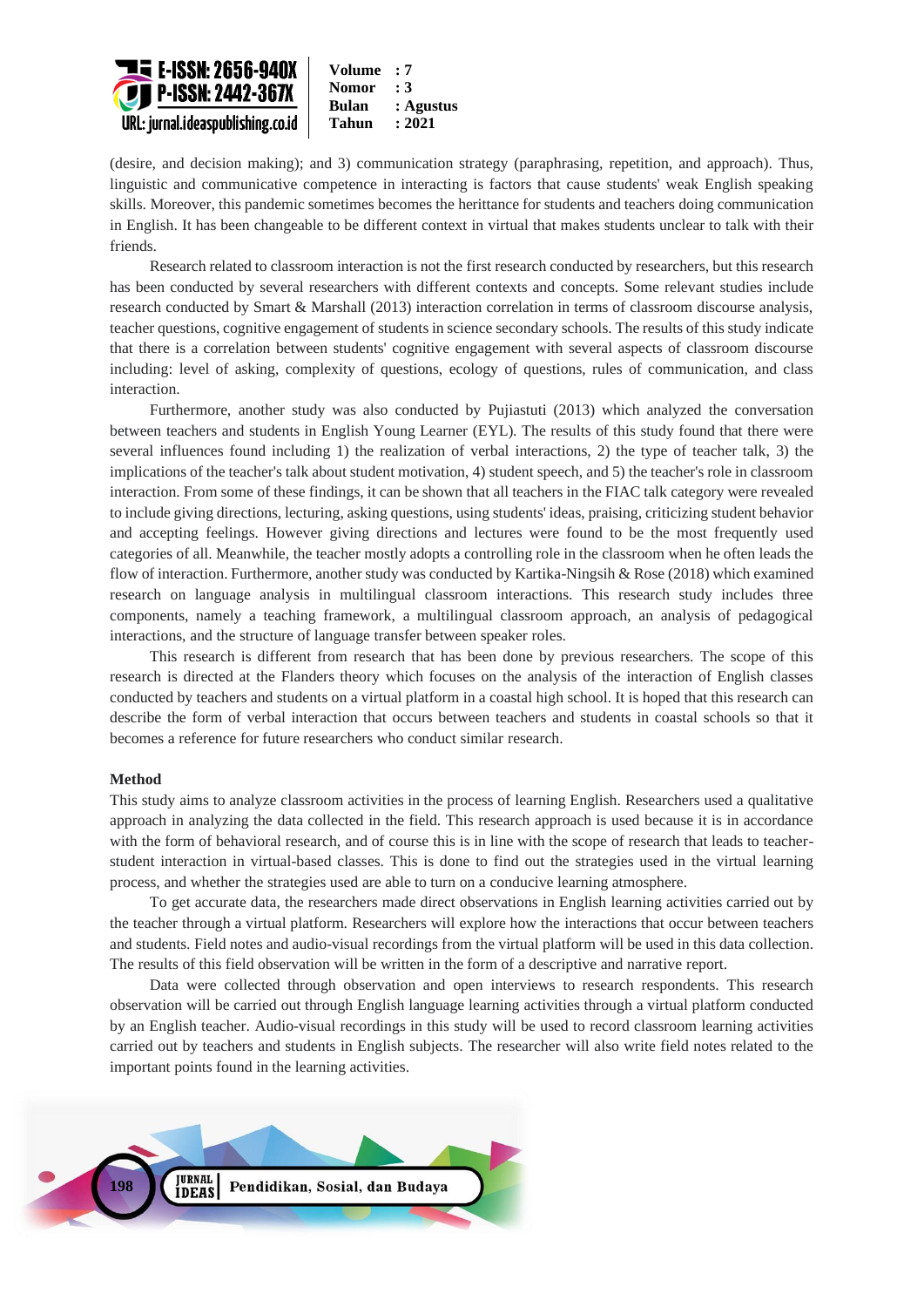

**199**

# **Result and Discussion**

#### **Result**

SMA Negeri 1 Bone Pantai is one of the senior high schools located in the administrative coastal area of Bone Bolango Regency. SMA Negeri 1 Bone Pantai was built in 2006 with a land area of: 10000.00 m2 with a building area of 724.00 m2**.** The learning process at SMA Negeri 1 Bone Pantai is basically carried out like other high schools, namely using a blended system by combining face-to-face and screen-to-face learning processes. This is urgent because of the current conditions that require every school to organize a distance learning process during the COVID-19 pandemic. This research was conducted in class VIII A with a total of 25 students. The process of learning English in this class is carried out for 90 minutes per meeting. In one week there are two meetings for English subjects, namely Monday and Wednesday.

Learning activities that take place at SMA Negeri 1 Bone Pantai which take place in schools are formal, intentional, planned, with the guidance of teachers and other educators. Learning activities at SMA Negeri 1 Bone Pantai are very necessary, considering the increasing number and increasing demands of people's lives in Bone Bolango district. Moreover, in the current pandemic situation, there are many things that hinder the learning process, one of which is distance learning media which is still minimally used by students and teachers. This is not only in the ability of teachers and students to use remote applications, but because of the long distance from the city center and network limitations, the learning process at SMA Negeri 1 Bone Pantai is hampered.

The results of interviews conducted with teachers and students can be represented in the following table.

#### **Tabel 1**

Representative Interviews

|                            | caencis - e nuei stanuing about English Interaction                                                                                                                                                                                      |
|----------------------------|------------------------------------------------------------------------------------------------------------------------------------------------------------------------------------------------------------------------------------------|
| Teacher's<br>understanding | In learning English, interaction has actively been done between teachers and<br>students $(In.T.2.Ni)$                                                                                                                                   |
|                            | The students will be active when asking questions and improving the mistake,<br>teachers try to understand students' improvement (In.T.5.Ni)                                                                                             |
|                            | English is necessary for communicative device that could be the tool for feed<br>back $(In.T.2.Ni)$                                                                                                                                      |
| Students' attention        | The class in learning english is quite well. Teh students                                                                                                                                                                                |
|                            | Class conditions in learning English are quite better. Students focused on<br>teacher's explanation at platform. There are some students who pay less<br>attention, but they still do the assignment or practice the dialogue when asked |
|                            | in the task $(In.T.1.Ni)$                                                                                                                                                                                                                |
| The use of English         | Students rarely use English as communicative device. All of them just often                                                                                                                                                              |
| for Communication          | communicate by Indonesian, so do the teacher. Moreover, in virtual face-to-                                                                                                                                                              |
| in classroom               | face applications, teachers use Indonesian more than English (In.T.1.Ni)                                                                                                                                                                 |
|                            | English learning activities in class are mostly oriented towards adding English<br>vocabulary rather than direct communication using English (In.T.4.Kr)                                                                                 |
| Students'                  | Most students who are active in virtual face-to-face application media are                                                                                                                                                               |
| Activeness                 | those who are also active in the classroom. But there are also students who are                                                                                                                                                          |
|                            | active in virtual face-to-face applications but lack motivation in class                                                                                                                                                                 |
|                            | (In.T.4.Kr)                                                                                                                                                                                                                              |
|                            | Usualy, students are active in google meet more than learning in the classroom                                                                                                                                                           |
|                            | (In. T. 4. Kr)                                                                                                                                                                                                                           |
|                            | The students are mostly active in online sources because most of them are                                                                                                                                                                |
|                            | interested in learning media (In.T.4.Kr)                                                                                                                                                                                                 |

# **Teachers' Understanding about English Interaction**

#### **Teacher-Students Interaction**

| Teacher-Students | Students never initiate themselves to express their own opinions. Some       |
|------------------|------------------------------------------------------------------------------|
| Interaction      | opinions about activities carried out during learning, but it is very rarely |
|                  | done. They just used the other topic such talking film on their              |
|                  | communication. For grammar, they are very dependent on the teacher's         |
|                  | explanation. It appears that students never read other sources (In.T.3.Ni)   |
|                  | Communication that occurs between teachers and students partly revolves      |
|                  | around questions about difficult words, but mostly about something off topic |
|                  | (In.T.4.Kr)                                                                  |
|                  | <b>JURNAL</b><br>Pendidikan, Sosial, dan Budaya<br><b>IDEAS</b>              |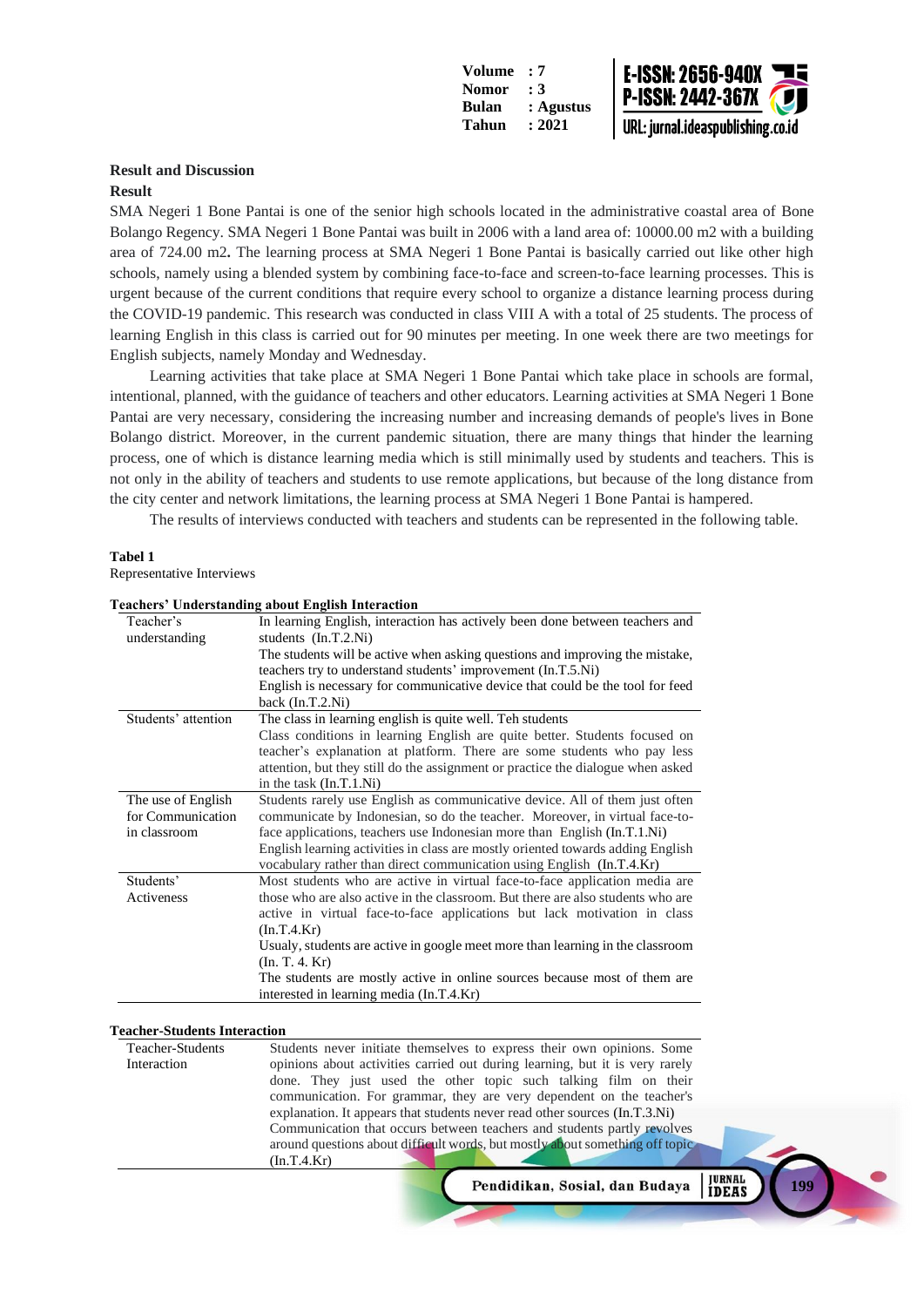

| : 7       |
|-----------|
| : 3       |
| : Agustus |
| : 2021    |
|           |

|                                 | The students never organized their own idea (In.T.4.Kr)<br>Teacher often gives first chance to students before it has been explained but<br>it has never been done by students (In.T.5.Ni)<br>Exercises for passive students are usually done by paying special attention,<br>such as looking for topics that are around them such as activities at home<br>(In.T.4.Kr)<br>In carrying out activities, the teacher usually asks passive students or<br>students who do not concentrate when the teacher explains (In.T.5.Kr)<br>The first opportunity that the teacher gives to students is usually done to<br>those who are active (In.T.4.Kr)<br>No initiation or expression of opinion from the students themselves<br>(In.T.5.Ni)<br>One of the ways teachers do when motivating students is by asking students<br>to do assignments in front of the class. But in the present situation the teacher<br>motivates students by asking them to answer the questions asked (In.T.5.Ni)<br>The way the teacher activates passive students is by approaching their desk<br>or in virtual face asking them to answer each teacher's question in the form |
|---------------------------------|--------------------------------------------------------------------------------------------------------------------------------------------------------------------------------------------------------------------------------------------------------------------------------------------------------------------------------------------------------------------------------------------------------------------------------------------------------------------------------------------------------------------------------------------------------------------------------------------------------------------------------------------------------------------------------------------------------------------------------------------------------------------------------------------------------------------------------------------------------------------------------------------------------------------------------------------------------------------------------------------------------------------------------------------------------------------------------------------------------------------------------------------------------|
|                                 | of a joke (In.T.5.Ni)                                                                                                                                                                                                                                                                                                                                                                                                                                                                                                                                                                                                                                                                                                                                                                                                                                                                                                                                                                                                                                                                                                                                  |
| Teacher-Students<br>Interaction | The learning process just covered teacher's center on handling classroom.<br>The students just even get hardly to finish the task (In.T.2.Ni)<br>Most students used Indonesian in speaking class rather than the teacher<br>performed in the class. The teacher just concerned on grammar activities<br>(In.T.2.Ni)                                                                                                                                                                                                                                                                                                                                                                                                                                                                                                                                                                                                                                                                                                                                                                                                                                    |
|                                 | The teacher practices group activities, dialogues, or working in pairs. And,<br>only when doing tasks; teachers dare to practice speaking English. In group<br>activities, groups are made randomly (In.T.2.Ni)                                                                                                                                                                                                                                                                                                                                                                                                                                                                                                                                                                                                                                                                                                                                                                                                                                                                                                                                        |
|                                 | They motivate students by reminding them of the national exam as a trigger<br>for their study. The passing grade is getting higher and higher. So this can<br>trigger them that English is not only a subject, students need to master the<br>language. $(In.T.3.Ni)$                                                                                                                                                                                                                                                                                                                                                                                                                                                                                                                                                                                                                                                                                                                                                                                                                                                                                  |
|                                 | The teacher always translates the material. According to the English teacher,<br>students will not understand the material without being translated. Students<br>will be helped with body language (In.t.3.Ni)                                                                                                                                                                                                                                                                                                                                                                                                                                                                                                                                                                                                                                                                                                                                                                                                                                                                                                                                         |
|                                 | The teacher always repeats the explanation, more than once (In.T.3.Ni)<br>The concept of the game in the classroom has not been carried out during<br>learning. Teachers think playing will not be effective. In playing, students<br>must be active and enthusiastic, but of course the class will be noisy<br>(In.T.3.Ni)                                                                                                                                                                                                                                                                                                                                                                                                                                                                                                                                                                                                                                                                                                                                                                                                                            |
|                                 | The teacher never practices the conversation in the text. This is because<br>students do not have the confidence and courage (In.T.4.Kr)<br>After the teacher motivates students, their interest increases. Likewise,<br>inviting students to be active during the learning process while learning<br>online $(In.T.4.Kr)$                                                                                                                                                                                                                                                                                                                                                                                                                                                                                                                                                                                                                                                                                                                                                                                                                             |
|                                 | Teachers pay more attention to active students because teachers are easier to<br>explain and do not need to repeat. The teacher does not ask students for an<br>early opportunity because they think that no student wants to be a beginner<br>(In.T.4.Kr)                                                                                                                                                                                                                                                                                                                                                                                                                                                                                                                                                                                                                                                                                                                                                                                                                                                                                             |
|                                 | The teacher's response to student questions is not related to the topic that was<br>repeated at the beginning, then instead asks students to continue the topic<br>(In.T.4.Kr)                                                                                                                                                                                                                                                                                                                                                                                                                                                                                                                                                                                                                                                                                                                                                                                                                                                                                                                                                                         |
|                                 | Communication between teachers and students revolves around asking<br>difficult words and materials that are difficult to talk about in class<br>(In.T.5.Ni)                                                                                                                                                                                                                                                                                                                                                                                                                                                                                                                                                                                                                                                                                                                                                                                                                                                                                                                                                                                           |
|                                 | The teacher gives full attention to active students (In.T.5.Ni)<br>Class activities in interaction are more dominant during presentation<br>activities (such as how to make something) (In.T.5.Ni)                                                                                                                                                                                                                                                                                                                                                                                                                                                                                                                                                                                                                                                                                                                                                                                                                                                                                                                                                     |

# **Student- Student Interactions**

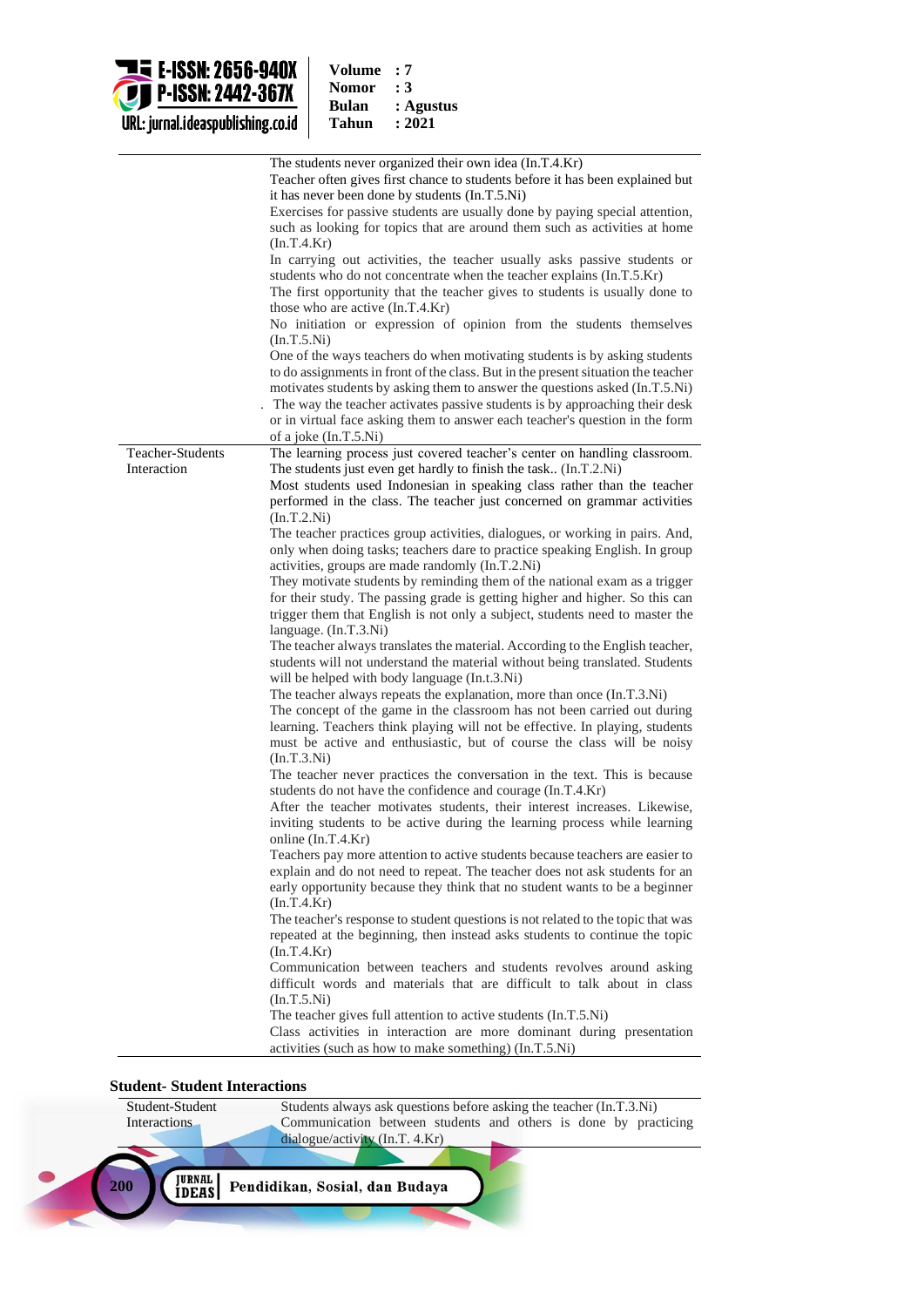

One of the obstacles for students to communicate is because there are no textbooks and dictionaries available (In.T.5.Ni) Communication between students and others is asking about difficult words (In.T.5.Ni)

### **Discussion**

The learning process at SMA Negeri 1 Bone Pantai is carried out in a conducive manner according to a predetermined schedule. They pay attention to what the teacher says. They also complete the task as asked by the teacher. They also carry out activities by practicing conversation. This was conveyed by his English teacher that "they are quite good at paying attention, some students are not noisy. But they instead focus on the task or practice the dialogue requested by the teacher (In.T.1.Ni)".

In its implementation, students learn English using blended learning, both face-to-face and virtual. It is even clear that students are more active in learning online than face-to-face.

On the practice activity, all the experession was completly counducted in communication. At platform shortage, the students tried to be active and coordinating with the teacher if they have a task. Less students attended in the class because most complained the network in learning. Sometimes they have to be faced on limited time to explain the topic, so there are some points could not be conveyed completely to the students. However, the real situation could be representatively shown by all performance in which the use of Indonesian has been dominant codes that is used in communication. Just greeting as opening speech has been used by English.

The most points of this way for communication was shown by Indonesian language. Even these situation is representatively describing the indonesian just get dominant in the virtual learning. It is perpectively reducing students' role to be accostumed in English expression. Surprisingly, the students when asked to communicate with their friends, they do it the best without asking to the teacher. However, when the teacher asked them to conduct English in personal, they still have heritance to use it well.

In learning process, interaction is very important for the class. Both teacher and students must be cooperative to use English in their communication. It has been different when the teacher just dominate the class, and students just be calm without doing anything. Sometime the students just wait for teacher's intruction at practice. Therefore, we need confidence to build the condition if the students could not be doing anything. The teacher should organize the better strategy for English class.

However, in class students never express their own ideas/opinions (I.T.3.Ni). On this situation, the students just lied on the instruction. It seemed that there was no exploration that has been shown by the students in the class. They just limited on difficult English expression to communicate with their teacher. Communication in English would be conducted if they had a task from the teacher. For example, the students were asked to do a dialogue in English, they would use it well. But for asking something, doing complain by English have never been done by English, except just saying Yes or No for communication.

The teacher could not be forcing the students to use English personally. The real situation just represented students' role in the class was not better than real class. The students when being asked by the teacher to read the text in the room, they terieed to say any reason so they did not activate in the class. For example, the teacher just asked one of them to read the conversation, suddenly she just said she could not do the conversation because still getting bad connection anyway. It has been conducted many times in virtual meeting.

Seeing the current conditions, the teacher should be a model in the classroom to be able to show his ability in English, not just asking students to use English while he himself cannot use English. It will be teacehr's responsibility to teach students how to use English in communication by considering all the pattern as the device of communication. The tacher should be able to motivate them to use English always in order to increase their knowledge in English. Not only oriented to get highest score in the subject, but all the concept that have been given in the class could be more important to cover all your proficience in English.

#### **Conclusion**

Both teacher and students are aware and being understable that interaction is mode important in learning English. They also understood that to get interaction well, they need to treat. However, the understanding is not support

**JURNAL**<br>**IDEAS** Pendidikan, Sosial, dan Budaya

**201**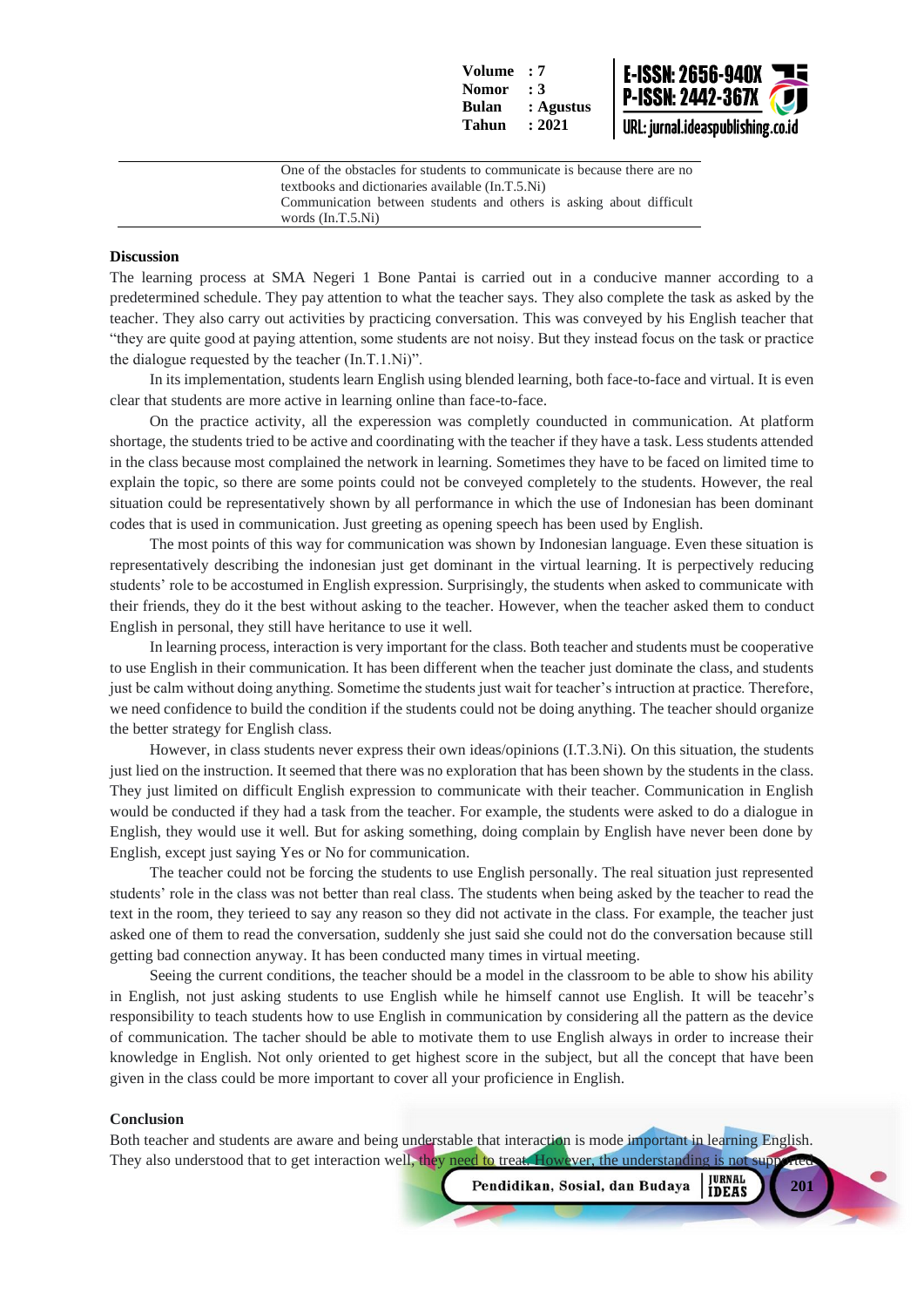

by what thet do in the class. The teacher was not giving more interactive in the class. It seemed that the teacher did not believe with students' competence. No more chance for students to interact either teacher or students. The situation in the plaform did not make them enjoyed. They still get less vocabulary, scared of doing mistake, not having confidence, and embarassed on their weakness.

The interaction between teacher and students are still in restriction on students' book. Feedback on using english in communication was not happened. Hoewever, the use of media, such computer and any lesson book, could increase students' participation in classroom activities. Media could give a reason for students to do interaction.

English is seldom used to communicate in the class. Teacher and students never used english for communication. The teacher just explained material, gave instruction, and asked question by using Indonesia. If the teacher just used gesture to explain the words, they just used indonesia. The teacher just thought that if they will used English more in all time, the students did not understand on matter of saying. Discussion between teacher and student was also using Indonesia as their language.

# **References**

- Abarca, M.F. 2004. "Interaction in the English Classroom: An Exploratory Study". Diakses pada [http://revista.inie\\_ucr.ac.cr/ariculos/1\\_2004/](http://revista.inie_ucr.ac.cr/ariculos/1_2004/) archivos/interaction.pdf
- Abdulrahman, N.C and Emad A.S. Abu-Ayyah. 2019. Linguistic Competence, Communicative Competence and Inetractional Competence. Journal of Advances in Linguistics Vol 10 (2019). Dubai:UAE
- Al-Jamal, D.A. and Ghadeer A. Al-Jamal. (2014). "An Investigation of the Dificulties Faced by EFL Undergraduates in Speaking Skills". Journal of English Language Teaching, Vol. 1. No. 1. Canadian Center of Science and Education.
- Allwright, D. 2005. "From Teaching Points to Learning Opportunities and Beyond" *TESOL Quarterly,* 39 (1), 9- 32
- Amatari, V. O. (2015). The Instructional Process: A review of Flanders' Interaction Analysis in a Classroom Setting. International Journal of Secondary Education, 3(5), 43-49. https://doi.org/10.11648/j.ijsedu.20150305.11
- Amidon, E. & Flanders, N, (1963). The Role of the Teacher in the Classroom: A Manual for Understanding and Improving Teachers' Classroom Behavior. Minneapolis, Minnesota: Paul S. Amidon & Associates, Inc.,
- Douglas, B.H. 2001. *Teaching by Principles: An Interactive Approach to Language Pedagogy.* 2nd ed. New York: Addison Wesley Longman, Inc
- Fairclough, N. (2010). *Critical Discourse Analysis The Critical Study of Language.* 2nd Edition. London & New York: Routledge Taylor & Francis Group
- Furko, Peter B. (2020). *Discourse Markers and Beyond Descriptive and Critical Perspectives on Discourse-Pragmatic Devices across Genres and Languages*. Hungary: The Palgrave Macmillan.
- Goh, C. C. M., & Burns, A. (2012). Teaching speaking: A holistic approach. Cambridge, England: Cambridge University Press.
- Holliday, A. (2002). *Doing and Writing Qualitative Research.* London: SAGE Publication Ltd.
- Huth, T. (2011). 'Conversation Analysis and Language Classroom Discourse'. *Journal* of Language and Linguistics Compass. 5/5.2011. Blackwell Publishing Ltd. p. 297-309
- JPNN (2020). "Lima Tantangan Guru dalam Pembelajaran Daring dan Solusinya". Artikel dalam laman m.jppn.com
- Kartika-Ningsih, H & David, R. (2018). "Language Shift: Analysing Language Use in Multilingual Classroom Interactions". Journal of Functional Linguistics hal. 5-9
- Metelo, A. 2006. "Describing Classroom Interaction" Diakses pada Google: Hyperlink http://www/salzburgsemer.org.asc/csacl/prog/interactive/ANA

Mitchel, R & Myles, F. 2004. *Second Language Learning Theories.*New York: Oxford University Press Inc

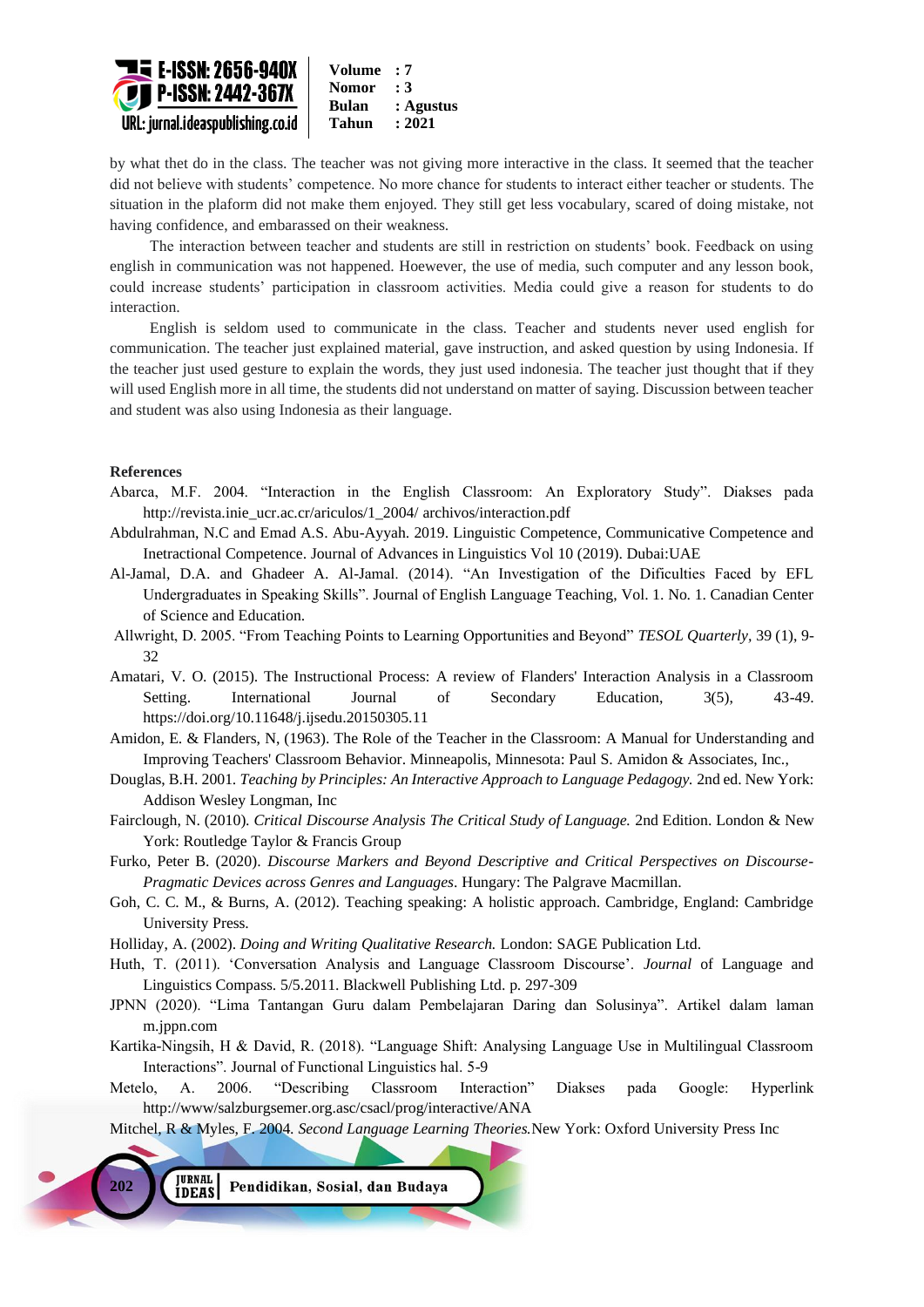

- Murtiningrum, S. 2009. "Classroom Interaction in English Learning".*Thesis* of Sanata Dharma University. Yogyakarta
- Mu-Shuan Chou. (2018). "Speaking Anxiety and Strategy Use for Learning English as A Foreign Language in Full and Partial English-Medium Instruction Contexts". Journal of TESOL Quarterly Vol. 52, No.3. TESOL International Association
- Panggabean, H. (2015). "Problematic Approach to English Learning and Teaching: A Case in Indonesia". Journal of English Language Teaching; Vol. 8, No.3 (2015): Canadian Center of Science and Education.
- Penny, Ur. (1996). A Course In Language Teaching; Practice and Theory. New York : Cambridge University Press.
- Philip, R. (2011). *Attachment Theory and The Teacher-Student Relationship*. London, New York: Routledge Taylor & Francis Group
- Pujiastuti, R.T. (2013). " classroom interaction: an analysis of teacher talk and student talk in English for young learners (eyl)", Journal of English and Education,( Indonesia University), NO 1/ 2013,P.163
- Qatami, Y., & Qatami, N. (2001). Teaching Psychology. Dar Al Shorouk: Amman, Jordan
- Sadeghi, S. (2012). "Application Critical Classroom Discourse Analysis (CCDA) in Analyzing Classroom Intercation". Journal of English Language Teaching. Vol. 5. No. 1. Dipublikasikan pada laman www.ccsenet.org/elt
- Smart, J.B & Jeff. C. M. (2013). "Interactions Between Classroom Discourse, Teacher Questioning, and Student Cognitive Engagement in Middle School Science". J.Sci Teacher Education. (2013) 24: 249-267
- Suzanne, M, Donovan and Christopher T. Cross. (2002). *Minority Students in Special and Gifted Education*. Washington, DC: National Academy Press
- Wiley, B. (2015). *The Handbook of Classroom Discourse and Interaction*. Southern Gate: John Wiley & Sons.
- Wodak, R. & Michael, M. (2001). *Methods of Critical Discourse Analysis.* Great Britain: SAGE Publlication